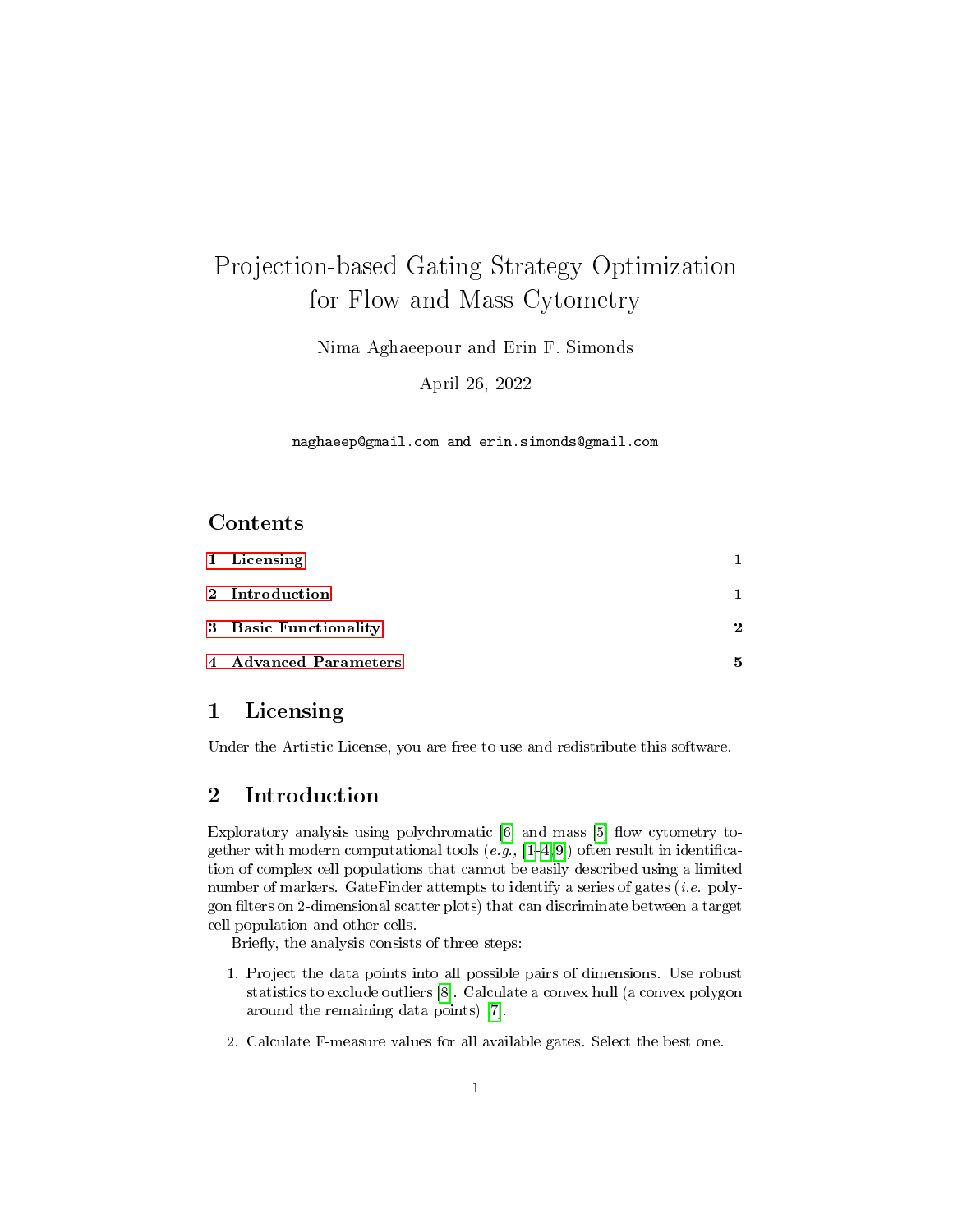3. Depending on software configurations (see the *update.gates* parameter) either go to 1 or 2 unless the maximum number of iterations has been reached.

## <span id="page-1-0"></span>3 Basic Functionality

This example uses part of a publicly available bone marrow mass cytometry dataset [\[5\]](#page-7-1). In this specific subset of the dataset cells were stimulated by lipopolysaccharide (LPS) and the response was measured phosphorylation of p38 mitogen-activated protein kinase (p38 MAPK). A random subset of 1000 cells were selected for this analysis to comply with BioConductor's size and run time requirements. The optimal number of cells for GateFinder depends on the number of parameters in the search space, the size of the target population, and the desired purity. GateFinder expects transformed data. This dataset was previously transformed with the  $arcsinhTransform()$  function from the flowCore package, using parameters  $a = 0$ ,  $b = 0.2$ ,  $c = 0$ . Original analysis of the data revealed that the majority of the p38 MAPK response is in the CD11b+ monocytes. Here, we will use GateFinder to derive a specific gating strategy for the LPS-responsive cell population.

First, we select the target cell population by gating the phospho-p38 marker (dimension number 34) and selecting all cells with intensity greater than 3.5:

```
> library(GateFinder)
> library(flowCore)
> data(LPSData)
> targetpop <- (exprs(rawdata)[,34] > 3.5)
> plot(exprs(rawdata) [, c(2,34) ], pch='.', col = targetpop+1,
       + xlab='Cell Length', ylab='p-p38')
> abline(h=3.5, col=3, lwd=2, lty=2)
```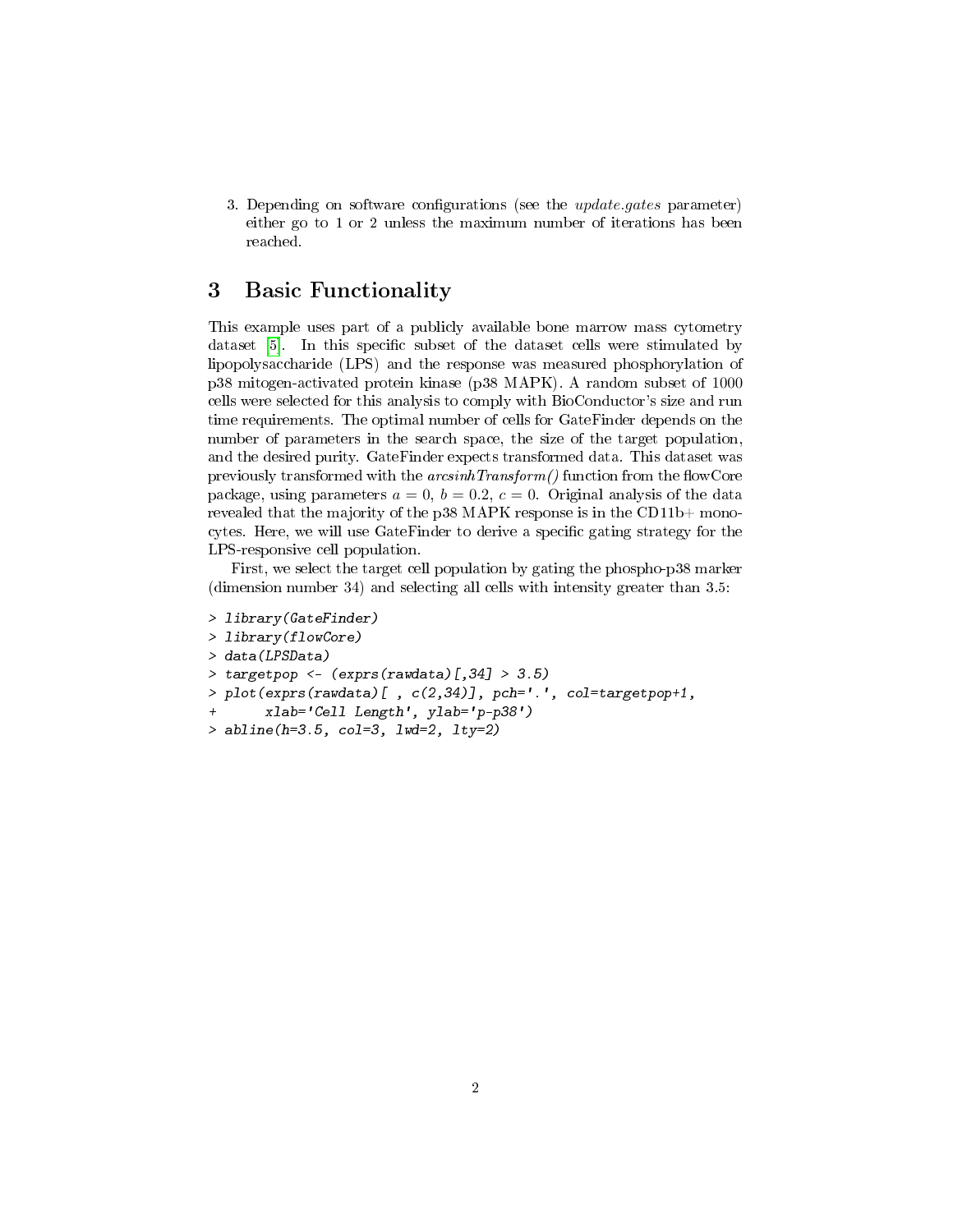

Cell Length

Next, we select the markers that should be considered for the gating strategy and run the core  $GateFinder()$  function:

```
> x=exprs(rawdata)[ , prop.markers]
```
- > colnames(x)=marker.names[prop.markers]
- > results=GateFinder(x, targetpop)

Now we can create a scatter plot of each gating step. GateFinder's plot.GateFinder() function accepts 4 arguments specifying the raw data, the output of the  $GateFinder()$ function, the layout of figure panels to assemble in the plot, and a logical mask specifying the target cells. The original target cells are highlighted in red. Gray cells were excluded in one of the previous gating steps. Black cells are cells that are not in the original target population. This analysis suggests that the target population is CD33<sup>+</sup>CD34<sup>+</sup>CD11b<sup>+</sup>CD3<sup>+</sup>.

```
> plot (x, results, c(2,3), targetpop)
```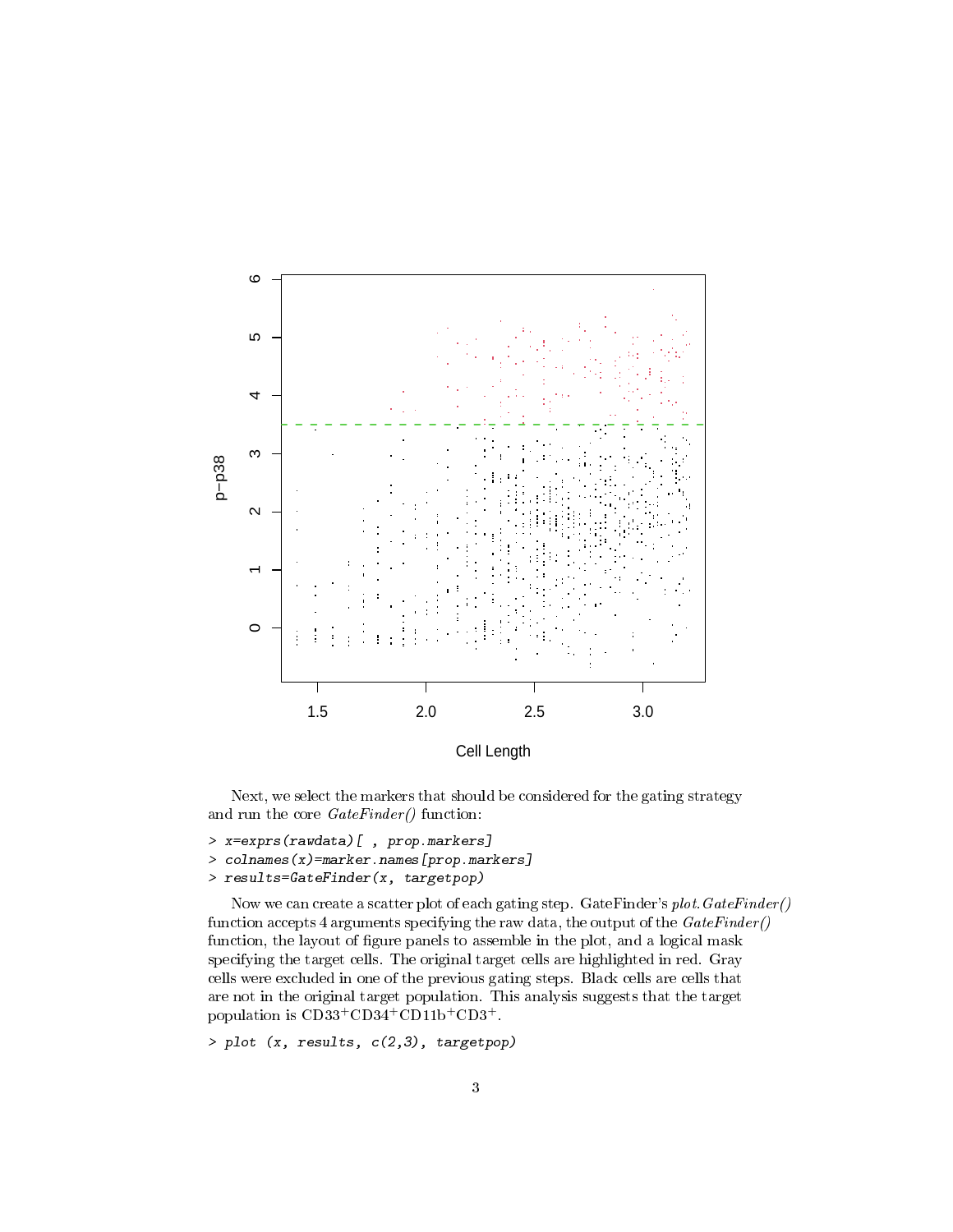

We can also visualize the F-measure, precision (i.e., "purity"), and recall (i.e., "yield") of each step. As expected, making the gating more strict (by including more gating steps) increases the precision and decreases the recall of the gating strategy.

> plot(results)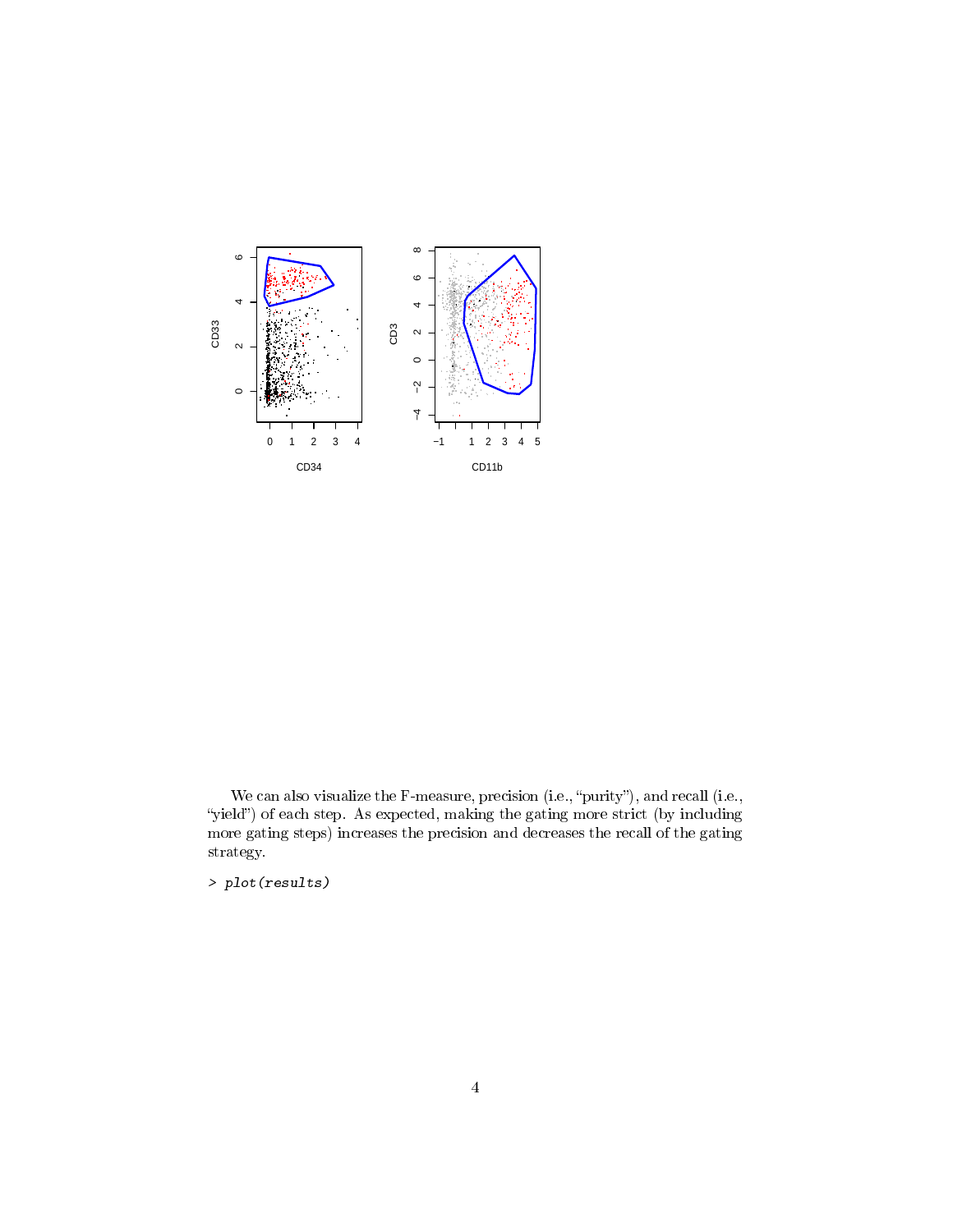

## <span id="page-4-0"></span>4 Advanced Parameters

GateFinder's functionality can be controled using two parameters: the outlier.percentile value controls the robustness of the convex hulls (polygon gates) to outliers and the beta value controls the relative impact of precision and recall on the F-measure calculations.

Higher values for the outlier.percentile parameter make the gates less strict (and therefore will increase precision and decrease recall):

```
> results=GateFinder(x, targetpop, outlier.percentile=0.5)
> plot (x, results, c(2,3), targetpop)
> plot(results)
```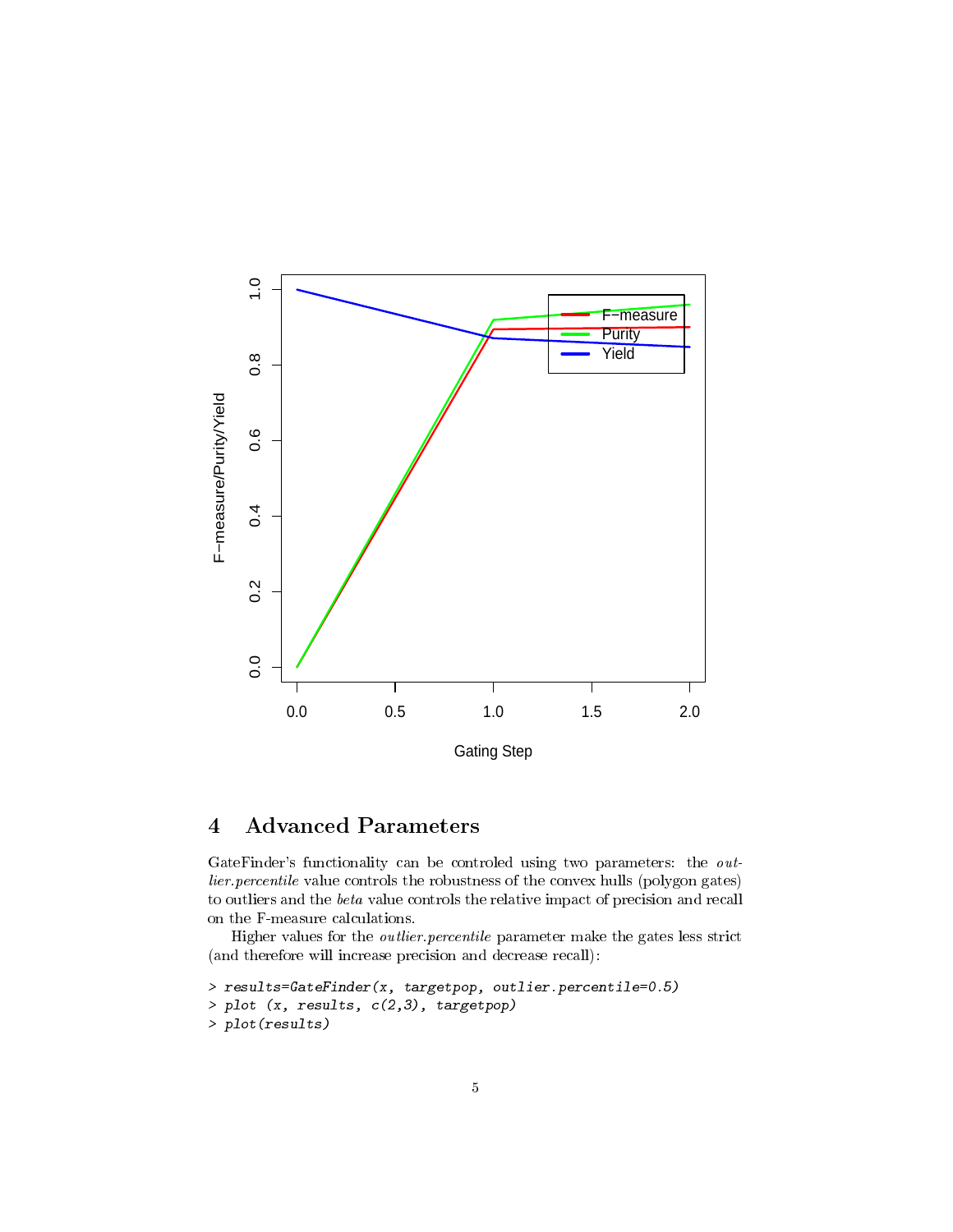

Similarly, a beta value smaller than 1 increases in the impact of precision on the F-measure calculations. In the following calculations a value of 0.5 makes precision twice as important as recall. Therefore the algorithm modifies the gating strategy to increase the precision of the gating strategy. This is achieved by combining CD11b and CD33 in the very first gate at the cost of a decreased recall.

> results=GateFinder(x, targetpop, beta=0.5) > plot (x, results, c(2,3), targetpop) > plot(results)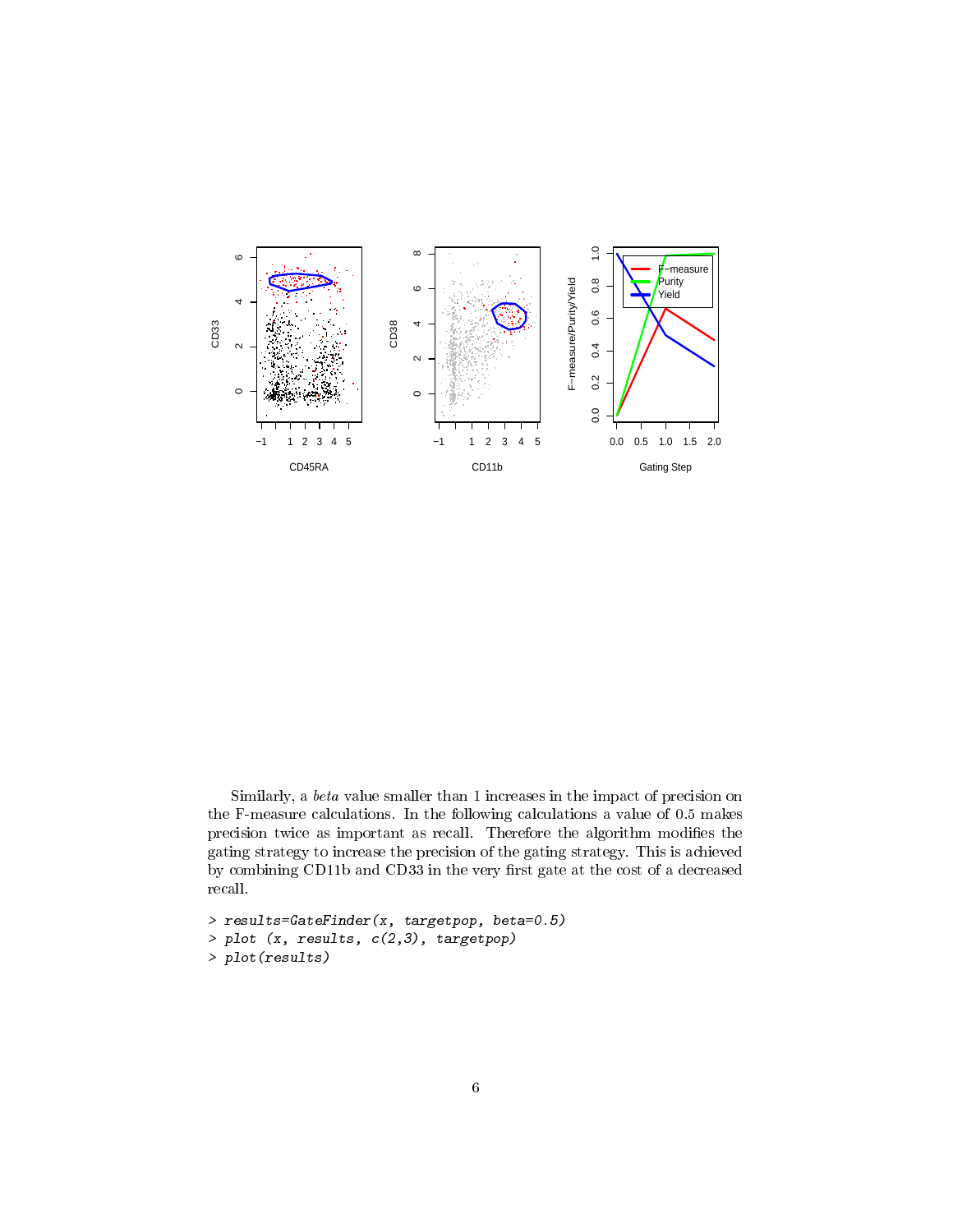

### References

- <span id="page-6-0"></span>[1] Nima Aghaeepour, Pratip K Chattopadhyay, Anuradha Ganesan, Kieran O'Neill, Habil Zare, Adrin Jalali, Holger H Hoos, Mario Roederer, and Ryan R Brinkman. Early immunologic correlates of hiv protection can be identified from computational analysis of complex multivariate t-cell flow cytometry assays.  $Bioinformatics, 28(7):1009-1016, 2012.$
- [2] Nima Aghaeepour, Greg Finak, Holger Hoos, Tim R Mosmann, Ryan Brinkman, Raphael Gottardo, Richard H Scheuermann, et al. Critical assessment of automated flow cytometry data analysis techniques. Nature  $methods, 10(3):228-238, 2013.$